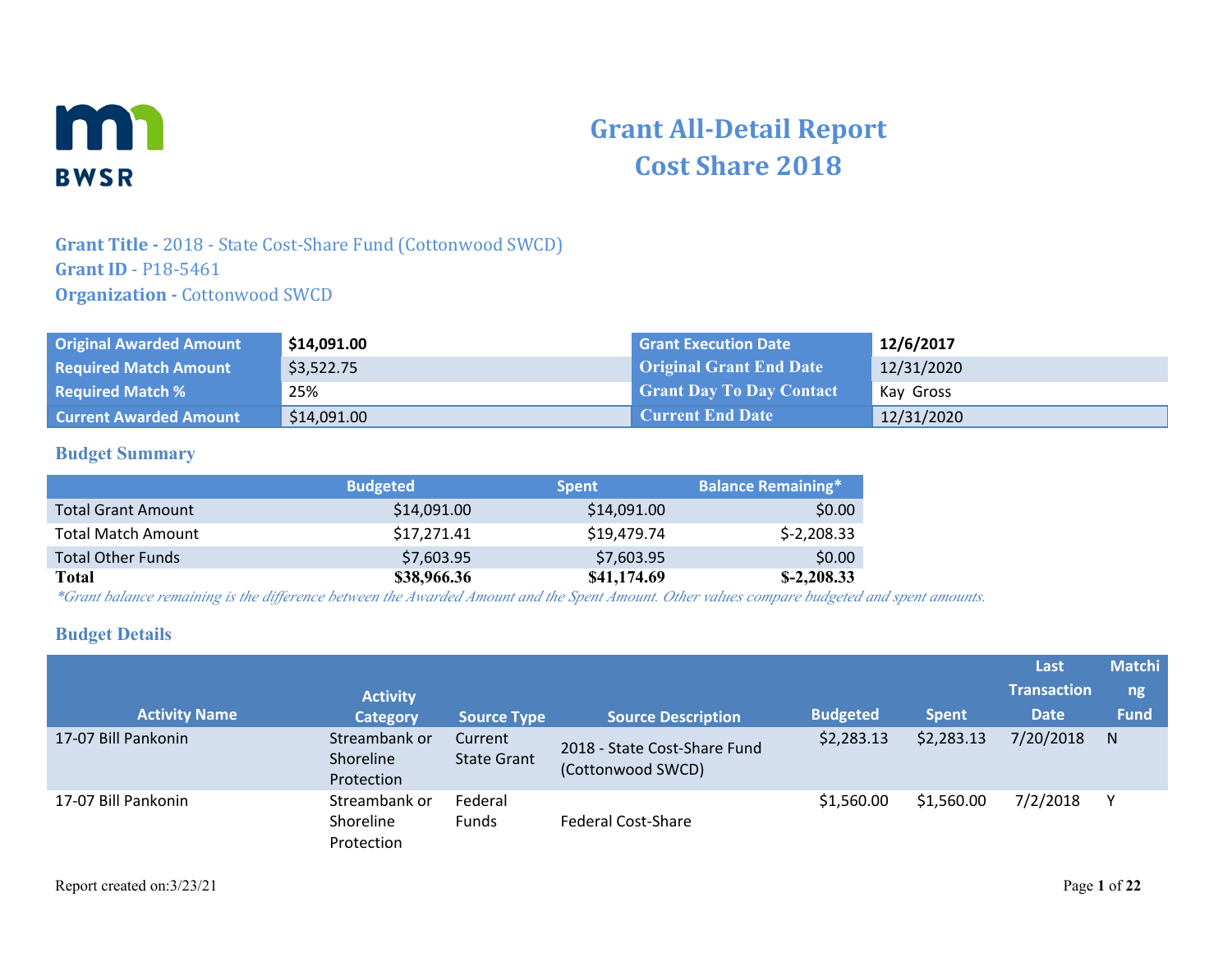|                                           |                                          |                               |                                                   |                 |              | Last               | <b>Matchi</b> |
|-------------------------------------------|------------------------------------------|-------------------------------|---------------------------------------------------|-----------------|--------------|--------------------|---------------|
|                                           | <b>Activity</b>                          |                               |                                                   |                 |              | <b>Transaction</b> | ng            |
| <b>Activity Name</b>                      | <b>Category</b>                          | <b>Source Type</b>            | <b>Source Description</b>                         | <b>Budgeted</b> | <b>Spent</b> | <b>Date</b>        | <b>Fund</b>   |
| 17-07 Bill Pankonin                       | Streambank or<br>Shoreline<br>Protection | <b>Other Funds</b>            | 2017 - State Cost-Share Fund<br>(Cottonwood SWCD) | \$2,016.87      | \$2,016.87   | 7/20/2018          | N             |
| 17-07 Bill Pankonin                       | Streambank or<br>Shoreline<br>Protection | <b>Other Funds</b>            | 2017 Landowner Contribution                       | \$1,954.00      | \$1,954.00   | 7/20/2018          | Y             |
| 17-07 Bill Pankonin                       | Streambank or<br>Shoreline<br>Protection | <b>Other Funds</b>            | <b>Federal Cost-Share</b>                         | \$1,560.00      | \$1,560.00   | 7/20/2018          | Y             |
| 18-01 LeRoy Harnack                       | Agricultural<br>Practices                | Current<br><b>State Grant</b> | 2018 - State Cost-Share Fund<br>(Cottonwood SWCD) | \$2,282.25      | \$2,282.25   | 2/27/2020          | $\mathsf{N}$  |
| 18-01 LeRoy Harnack                       | Agricultural<br>Practices                | Federal<br>Funds              | <b>Federal Cost-Share</b>                         | \$9,536.00      | \$9,536.00   | 2/27/2020          | Y             |
| 18-01 LeRoy Harnack                       | Agricultural<br>Practices                | Landowner<br>Fund             | Landowner Contribution                            | \$3,939.75      | \$3,939.75   | 2/27/2020          | Y             |
| 18-02 Steve Halland                       | Agricultural<br><b>Practices</b>         | Current<br><b>State Grant</b> | 2018 - State Cost-Share Fund<br>(Cottonwood SWCD) | \$8,253.12      | \$8,253.12   | 9/26/2019          | N             |
| 18-02 Steve Halland                       | Agricultural<br>Practices                | Landowner<br>Fund             | Landowner Contribution                            | \$2,235.66      | \$4,443.99   | 9/26/2019          | Y             |
| 18-02 Steve Halland                       | Agricultural<br>Practices                | <b>Other Funds</b>            | 2019 - State Cost-Share Fund<br>(Cottonwood SWCD) | \$1,250.88      | \$1,250.88   | 9/26/2019          | ${\sf N}$     |
| 18-02 Steve Halland                       | Agricultural<br>Practices                | <b>Other Funds</b>            | Landowner Cash Match                              | \$822.20        | \$822.20     | 9/26/2019          | Y             |
| 2018 State Cost-Share Base Grant T<br>& E | Technical/Engi<br>neering<br>Assistance  | Current<br><b>State Grant</b> | 2018 - State Cost-Share Fund<br>(Cottonwood SWCD) | \$1,272.50      | \$1,272.50   | 12/31/2020         | $\mathsf{N}$  |

# **Activity Details Summary**

| <b>Activity Details</b>           | <b>Total Action Count</b> | <b>Total Activity Mapped</b> | <b>Proposed Size / Unit</b> | <b>Actual Size / Unit</b> |
|-----------------------------------|---------------------------|------------------------------|-----------------------------|---------------------------|
| 412 - Grassed Waterway and Swales |                           |                              | 1859 LINEAR FEET            | 1859 LINEAR FEET          |
| 391 - Riparian Forest Buffer      |                           |                              | 15.4 AC                     | 15.4 AC                   |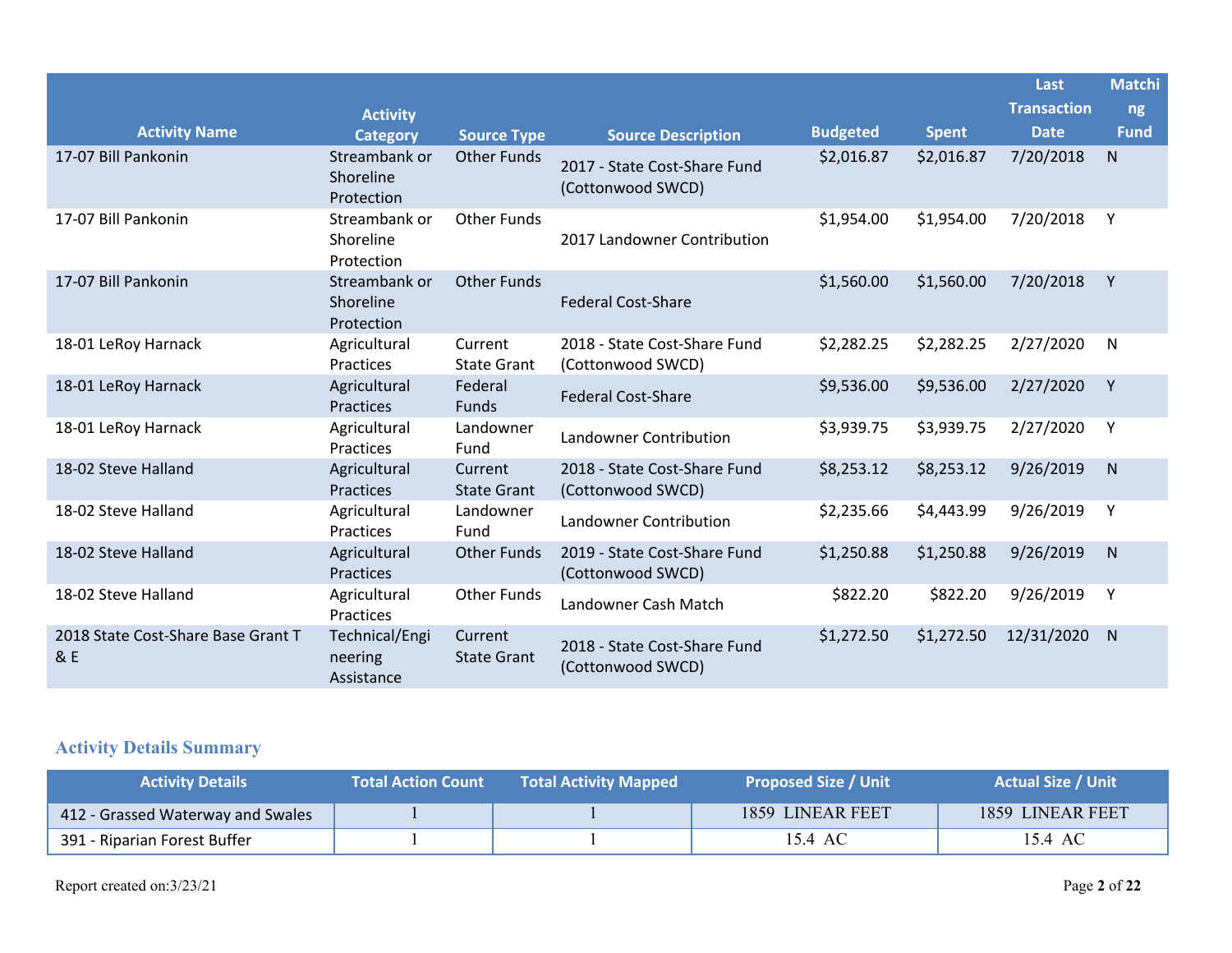| <b>Activity Details</b> | <b>Total Action Count \</b> | Total Activity Mapped | <b>Proposed Size / Unit</b> | <b>Actual Size / Unit</b> |
|-------------------------|-----------------------------|-----------------------|-----------------------------|---------------------------|
| 600 - Terrace           |                             |                       | 2 COUNT                     | 2 COUNT                   |

# **Proposed Activity Indicators**

| <b>Activity Name</b> | Indicator Name | Value & Units | <b>Example 18 Waterbody</b> Calculation Tool | ' Comments |
|----------------------|----------------|---------------|----------------------------------------------|------------|
|                      |                |               |                                              |            |

# **Final Indicators Summary**

| <b>Indicator Name</b>              | <b>Total Value</b> | Unit           |
|------------------------------------|--------------------|----------------|
| <b>SOIL (EST. SAVINGS)</b>         | 17.83              | <b>TONS/YR</b> |
| <b>SEDIMENT (TSS)</b>              | 1997               | <b>TONS/YR</b> |
| <b>PHOSPHORUS (EST. REDUCTION)</b> | 30.17              | LBS/YR         |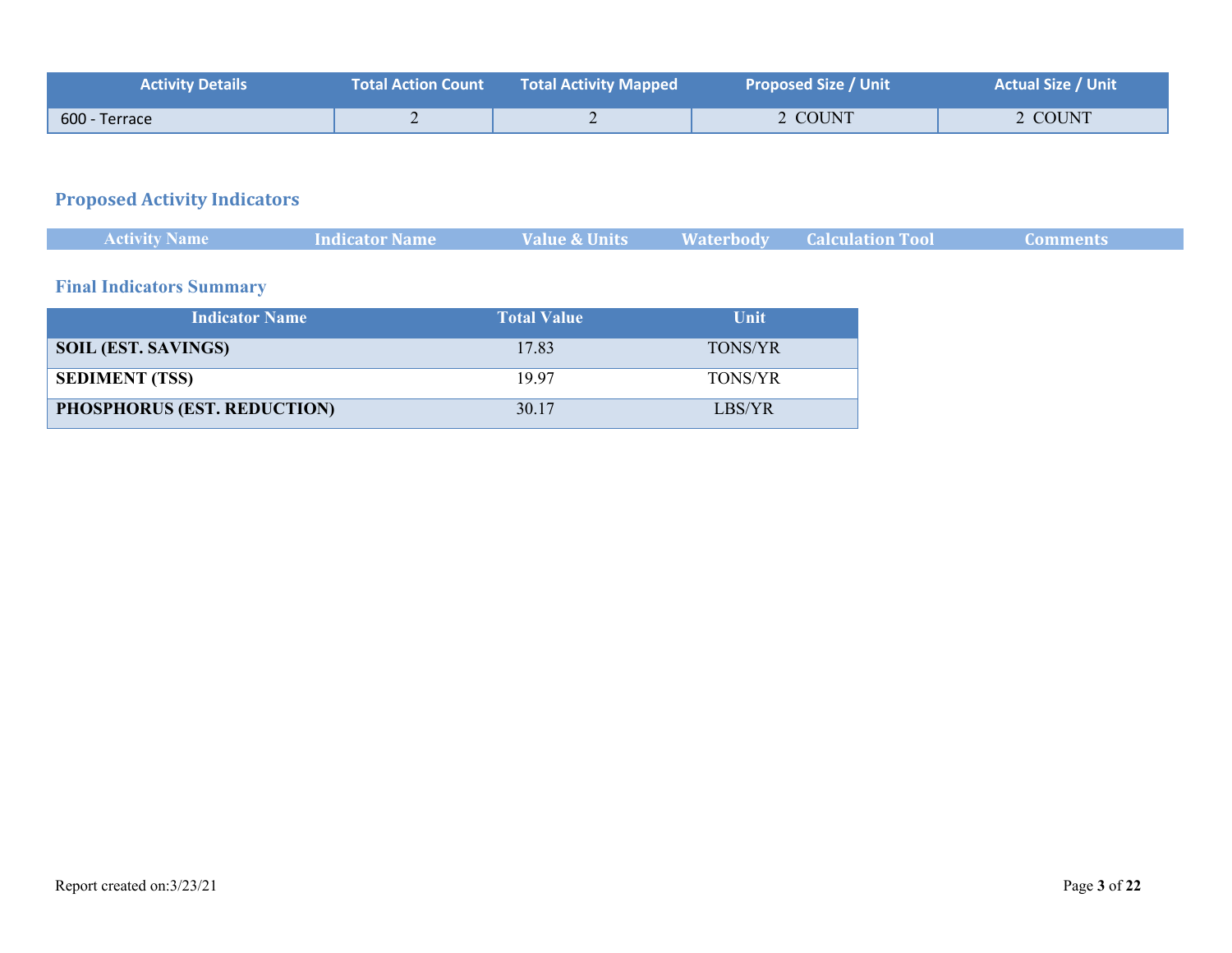# **Grant Activity**

| <b>Grant Activity - 17-07 Bill Pankonin</b> |                                                                                                                                                                                                                                                                                                                                                                                                                                                                                                                                                                                                                                                                                                                                                                                                                                                                                                                                                                                |                 |           |  |  |
|---------------------------------------------|--------------------------------------------------------------------------------------------------------------------------------------------------------------------------------------------------------------------------------------------------------------------------------------------------------------------------------------------------------------------------------------------------------------------------------------------------------------------------------------------------------------------------------------------------------------------------------------------------------------------------------------------------------------------------------------------------------------------------------------------------------------------------------------------------------------------------------------------------------------------------------------------------------------------------------------------------------------------------------|-----------------|-----------|--|--|
| <b>Description</b>                          | 17-07 Bill Pankonin:<br>The Cottonwood SWCD staff designed the ecological practice, Riparian Forest Buffer on the Pankonin Farm. Estimated<br>number of acres of trees is 15.4 ac. Planting of the practice is scheduled for Spring 2017/2018.<br>This practice is also split with contract 17-04 Bill Pankonin.                                                                                                                                                                                                                                                                                                                                                                                                                                                                                                                                                                                                                                                               |                 |           |  |  |
| <b>Category</b>                             | STREAMBANK OR SHORELINE PROTECTION                                                                                                                                                                                                                                                                                                                                                                                                                                                                                                                                                                                                                                                                                                                                                                                                                                                                                                                                             |                 |           |  |  |
| <b>Start Date</b>                           | 25-Jan-18                                                                                                                                                                                                                                                                                                                                                                                                                                                                                                                                                                                                                                                                                                                                                                                                                                                                                                                                                                      | <b>End Date</b> | 20-Jul-18 |  |  |
| <b>Has Rates and Hours?</b>                 | <b>No</b>                                                                                                                                                                                                                                                                                                                                                                                                                                                                                                                                                                                                                                                                                                                                                                                                                                                                                                                                                                      |                 |           |  |  |
| <b>Actual Results</b>                       | 17-07 Bill Pankonin - Approved C-S contract 1-25-2018; Riparian Forest Buffer Germantown 1.<br>Project Cost - \$7,814.00<br>C-S Encumbered - \$4,300.00*<br>The practice was completed as planned. Multiple rows of trees were planted on 15.4 acres, rows were spaced at 15' apart:<br>50 Bur oak; 240 silver maple; 40 Linden; 200 Amur plum; 200 choke cherry; 175 elderberry; 200 sandbar willow; 50 peach<br>leaf willow; 200 cranberry; 200 red dogwood; 50 hazelnut; 25 sumac; 200 eastern red cedar; 50 black hills spruce; 100<br>eastern red cedar.<br>*This contract is split with FY2017 Cost Share funds and FY2018 Cost Share funds*<br>Total Cost: \$7,814.00<br>Federal Cost-Share: \$1,560.00**<br>FY 17 Cost Share: \$2,016.87<br>FY18 Cost Share: \$2,283.13<br>Landowner cost: \$1,954.00<br>**Federal cost-share entry adjustment from FY2017, mistakenly added only to FY2017 Cost-Share grant and should have<br>been added to FY2018 Cost-Share grant. |                 |           |  |  |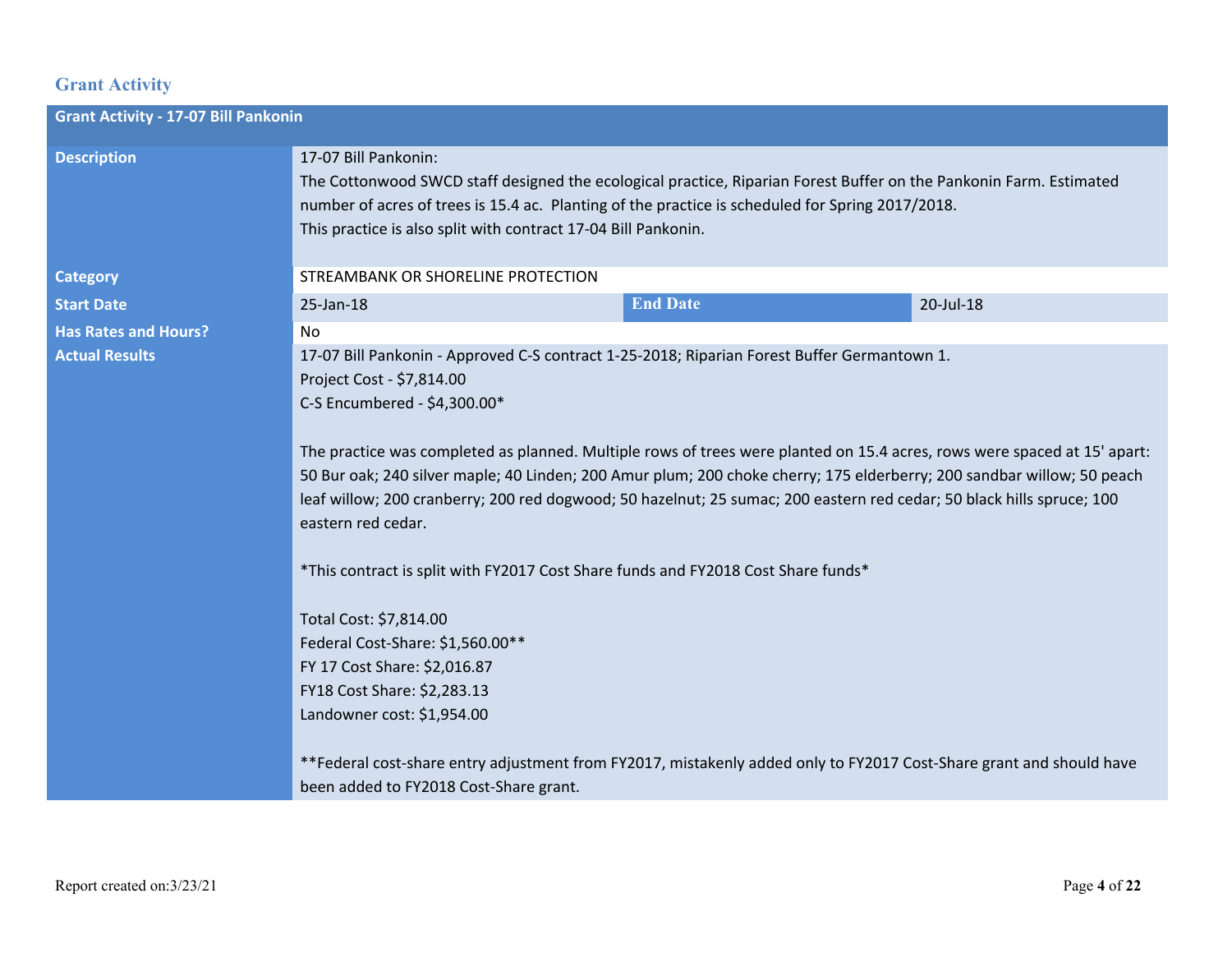|                                                | <b>Activity Action - 17-07 Bill Pankonin</b> |                |                                                                                   |                            |                                      |                                   |                                   |
|------------------------------------------------|----------------------------------------------|----------------|-----------------------------------------------------------------------------------|----------------------------|--------------------------------------|-----------------------------------|-----------------------------------|
|                                                | <b>Practice</b>                              |                | 391 - Riparian Forest Buffer                                                      | <b>Count of Activities</b> |                                      |                                   | $\mathbf{1}$                      |
|                                                | <b>Description</b>                           |                | Planted 1,990 assorted trees for a riparian forest buffer in Germantown section1. |                            |                                      |                                   |                                   |
|                                                | <b>Proposed Size / Units</b>                 |                | 15.40 AC                                                                          | Lifespan                   |                                      |                                   | 20 Years                          |
|                                                | <b>Actual Size/Units</b>                     |                | 15.40 AC                                                                          | <b>Installed Date</b>      |                                      |                                   | $1$ -Jun-18                       |
|                                                | <b>Mapped Activities</b>                     |                | 1 Polygon(s)                                                                      |                            | <b>Technical Assistance Provider</b> |                                   |                                   |
| <b>Final Indicator for 17-07 Bill Pankonin</b> |                                              |                |                                                                                   |                            |                                      |                                   |                                   |
| <b>Indicator Name</b>                          |                                              |                | SOIL (EST. SAVINGS)                                                               |                            | <b>Value</b>                         | 7.5                               |                                   |
| <b>Indicator Subcategory/Units</b>             |                                              |                | WATER POLLUTION (REDUCTION ESTIMATES) TONS/YR                                     |                            | <b>Calculation Tool</b>              | <b>BWSR CALC (SHEET AND RILL)</b> |                                   |
| <b>Waterbody</b>                               |                                              |                | <b>Cottonwood Watershed</b>                                                       |                            |                                      |                                   |                                   |
| <b>Final Indicator for 17-07 Bill Pankonin</b> |                                              |                |                                                                                   |                            |                                      |                                   |                                   |
| <b>Indicator Name</b>                          |                                              | SEDIMENT (TSS) |                                                                                   |                            | Value                                | 9.64                              |                                   |
| <b>Indicator Subcategory/Units</b>             |                                              |                | WATER POLLUTION (REDUCTION ESTIMATES) TONS/YR                                     |                            | <b>Calculation Tool</b>              |                                   | <b>BWSR CALC (SHEET AND RILL)</b> |
| <b>Waterbody</b><br>Cottonwood                 |                                              |                |                                                                                   |                            |                                      |                                   |                                   |
| <b>Final Indicator for 17-07 Bill Pankonin</b> |                                              |                |                                                                                   |                            |                                      |                                   |                                   |
| <b>Indicator Name</b>                          |                                              |                | PHOSPHORUS (EST. REDUCTION)                                                       |                            | <b>Value</b>                         | 18.3                              |                                   |
| <b>Indicator Subcategory/Units</b>             |                                              |                | WATER POLLUTION (REDUCTION ESTIMATES) LBS/YR                                      |                            | <b>Calculation Tool</b>              |                                   | <b>BWSR CALC (SHEET AND RILL)</b> |
| <b>Waterbody</b>                               |                                              |                | <b>Cottonwood Watershed</b>                                                       |                            |                                      |                                   |                                   |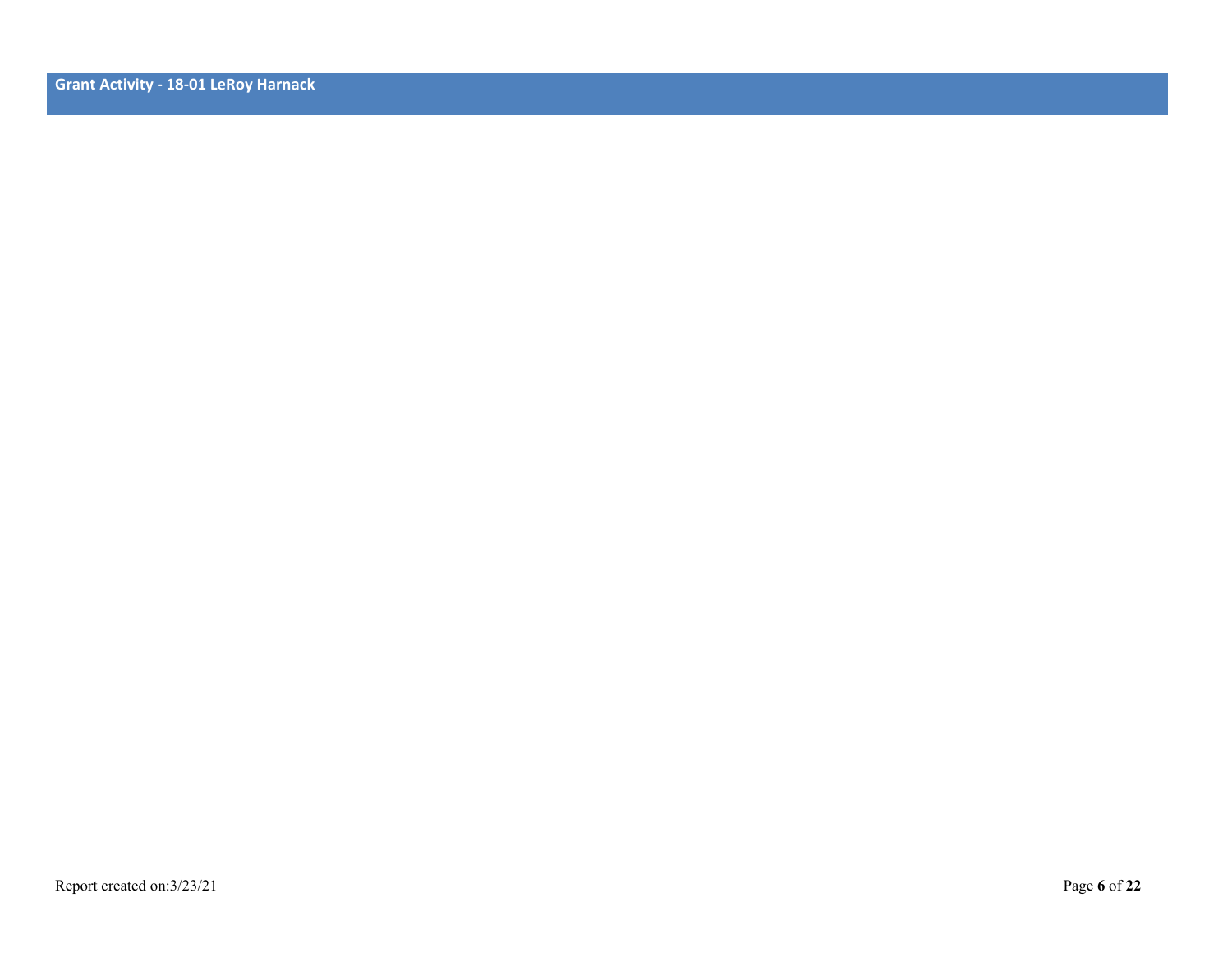| <b>Description</b> | 18-01 LeRoy Harnack:<br>The SWPTSA designed the engineered practice, WASCOB/Terrace on the Harnack Farm facilitated by the Redwood SWCD.<br>The Cottonwood SWCD assisted with cost-share as it was in Cottonwood County. Estimated Terrace/WASCOB length is 300<br>feet for Terrace 1 and 700 feet for Terrace 2.<br>The site has been designed April 2018, and is set for construction in 2019. |
|--------------------|--------------------------------------------------------------------------------------------------------------------------------------------------------------------------------------------------------------------------------------------------------------------------------------------------------------------------------------------------------------------------------------------------|
|                    | Total estimated cost: \$15,758.00<br>EQIP C-S: \$9,536.00<br>FY2018 C-S: \$2,282.50<br>Landowner Contribution: \$3,939.50                                                                                                                                                                                                                                                                        |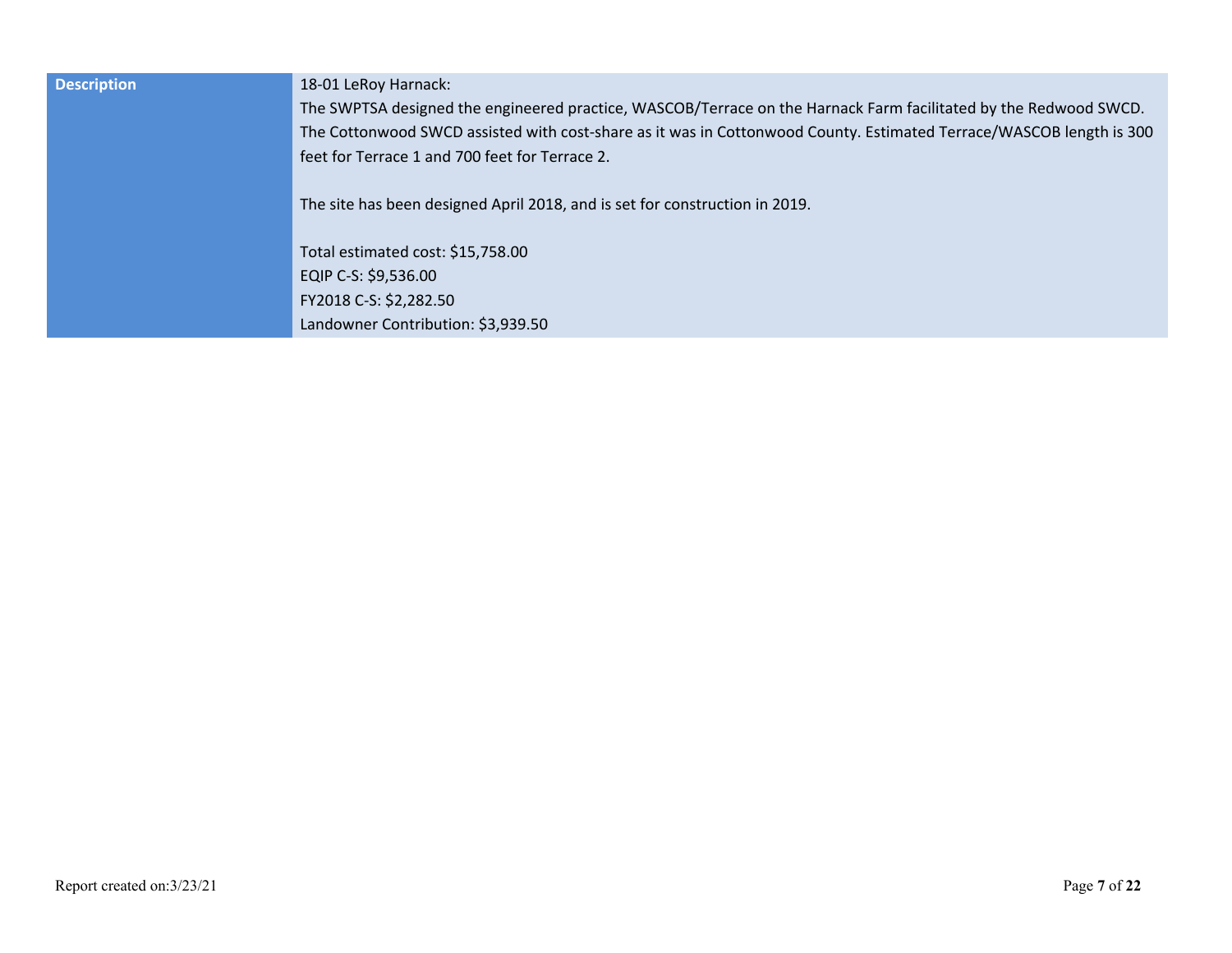| <b>Category</b>             | <b>AGRICULTURAL PRACTICES</b>                                                                                    |                                                                                                                |           |  |  |  |  |
|-----------------------------|------------------------------------------------------------------------------------------------------------------|----------------------------------------------------------------------------------------------------------------|-----------|--|--|--|--|
| <b>Start Date</b>           | 26-Apr-18                                                                                                        | <b>End Date</b>                                                                                                | 27-Feb-20 |  |  |  |  |
| <b>Has Rates and Hours?</b> | No                                                                                                               |                                                                                                                |           |  |  |  |  |
| <b>Actual Results</b>       | 18-01 LeRoy Harnack                                                                                              |                                                                                                                |           |  |  |  |  |
|                             |                                                                                                                  | The site has been designed by the SWP TSA in April 2018, construction will commence in 2019 due to wet weather |           |  |  |  |  |
|                             | conditions in 2018. The tile was installed in 2018, but earthwork will be completed in 2019.                     |                                                                                                                |           |  |  |  |  |
|                             | Total Project Cost: \$15,758.00                                                                                  |                                                                                                                |           |  |  |  |  |
|                             | EQIP C-S: \$9,536.00                                                                                             |                                                                                                                |           |  |  |  |  |
|                             | FY2018 C-S: \$2,282.50                                                                                           |                                                                                                                |           |  |  |  |  |
|                             | Landowner Contribution: \$3,939.50                                                                               |                                                                                                                |           |  |  |  |  |
|                             |                                                                                                                  |                                                                                                                |           |  |  |  |  |
|                             | Construction was completed in 2019, SWCD is waiting for final bills and as-builts from the Redwood SWCD Project  |                                                                                                                |           |  |  |  |  |
|                             | Managers.                                                                                                        |                                                                                                                |           |  |  |  |  |
|                             | JANUARY - FEBRUARY 2020                                                                                          |                                                                                                                |           |  |  |  |  |
|                             | Final vouchers were completed by Redwood SWCD for the Cottonwood SWCD to pay out their portion of the C/S. Minor |                                                                                                                |           |  |  |  |  |
|                             | changes to final C/S paid to landowner from Cottonwood SWCD.                                                     |                                                                                                                |           |  |  |  |  |
|                             |                                                                                                                  |                                                                                                                |           |  |  |  |  |
|                             | Total Project Cost: \$15,758.00                                                                                  |                                                                                                                |           |  |  |  |  |
|                             | EQIP C-S: \$9,536.00                                                                                             |                                                                                                                |           |  |  |  |  |
|                             | FY2018 C-S: \$2,282.25                                                                                           |                                                                                                                |           |  |  |  |  |
|                             | Landowner Contribution: \$3,939.75                                                                               |                                                                                                                |           |  |  |  |  |
|                             | <b>Activity Action - 18-01 LeRoy Harnack</b>                                                                     |                                                                                                                |           |  |  |  |  |
|                             |                                                                                                                  |                                                                                                                |           |  |  |  |  |

|                                                | <b>Practice</b>              | 600 - Terrace                                                 | <b>Count of Activities</b>           | $\overline{2}$ |  |
|------------------------------------------------|------------------------------|---------------------------------------------------------------|--------------------------------------|----------------|--|
| <b>Description</b>                             |                              | 2 Terraces/WASCOB projects for LeRoy Harnack in Ann section 4 |                                      |                |  |
|                                                | <b>Proposed Size / Units</b> | 2.00 COUNT                                                    | Lifespan                             | 10 Years       |  |
|                                                | <b>Actual Size/Units</b>     | 2.00 COUNT                                                    | <b>Installed Date</b>                | 25-Nov-19      |  |
|                                                | <b>Mapped Activities</b>     | 2 Polygon(s)                                                  | <b>Technical Assistance Provider</b> | <b>TSA</b>     |  |
| <b>Final Indicator for 18-01 LeRoy Harnack</b> |                              |                                                               |                                      |                |  |
| <b>Indicator Name</b>                          |                              | SOIL (EST. SAVINGS)                                           | <b>Value</b>                         |                |  |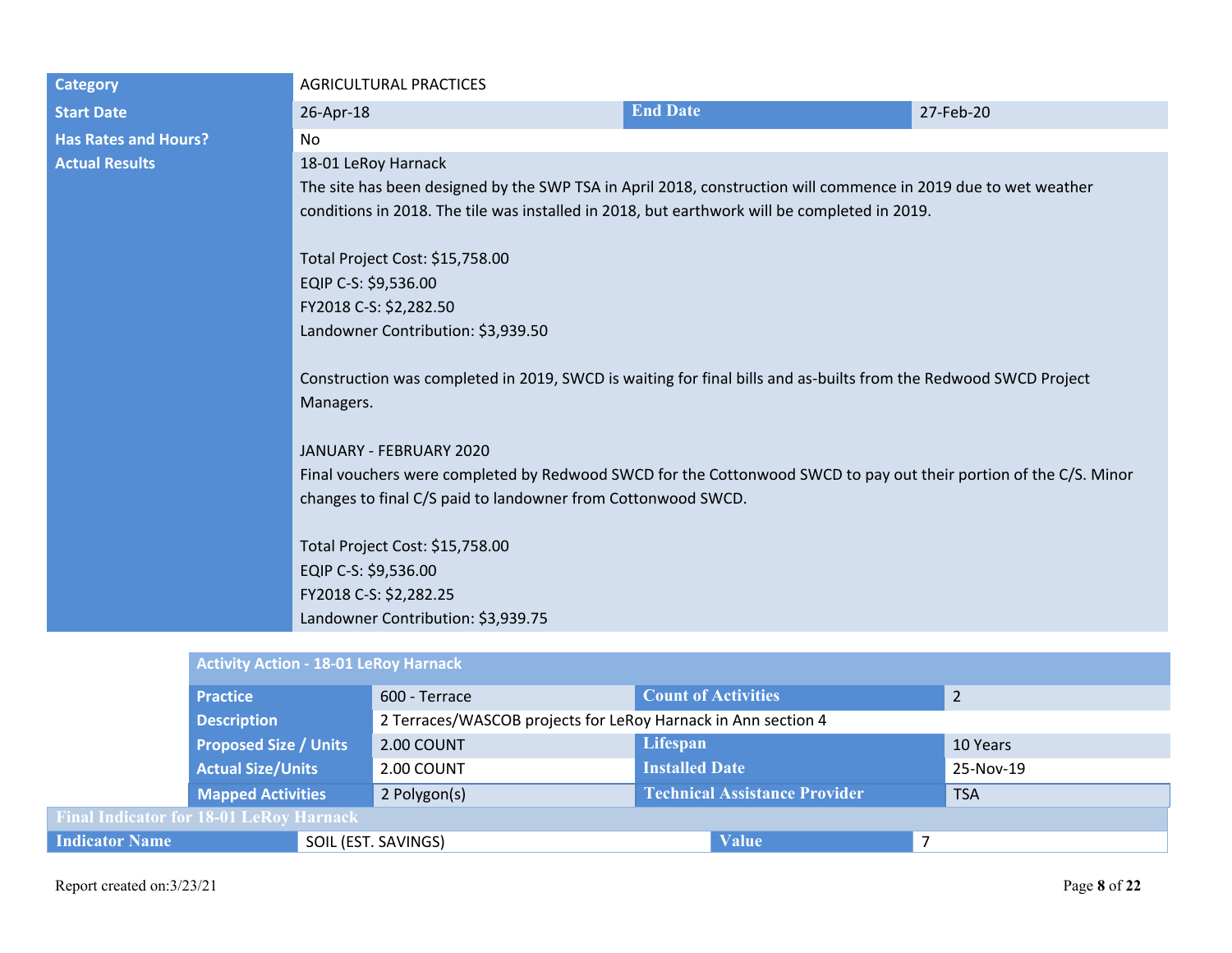| <b>Indicator Subcategory/Units</b>             | WATER POLLUTION (REDUCTION ESTIMATES) TONS/YR | <b>Calculation Tool</b> | <b>BWSR CALC (GULLY</b><br>STABILIZATION) |
|------------------------------------------------|-----------------------------------------------|-------------------------|-------------------------------------------|
| <b>Waterbody</b>                               | Cottonwood                                    |                         |                                           |
| <b>Final Indicator for 18-01 LeRoy Harnack</b> |                                               |                         |                                           |
| <b>Indicator Name</b>                          | PHOSPHORUS (EST. REDUCTION)                   | <b>Value</b>            | 8.05                                      |
| <b>Indicator Subcategory/Units</b>             | WATER POLLUTION (REDUCTION ESTIMATES) LBS/YR  | <b>Calculation Tool</b> | <b>BWSR CALC (GULLY</b>                   |
|                                                |                                               |                         | STABILIZATION)                            |
| <b>Waterbody</b>                               | Cottonwood                                    |                         |                                           |
| <b>Final Indicator for 18-01 LeRoy Harnack</b> |                                               |                         |                                           |
| <b>Indicator Name</b>                          | SEDIMENT (TSS)                                | <b>Value</b>            | 7                                         |
| <b>Indicator Subcategory/Units</b>             | WATER POLLUTION (REDUCTION ESTIMATES) TONS/YR | <b>Calculation Tool</b> | <b>BWSR CALC (GULLY</b>                   |
|                                                |                                               |                         | STABILIZATION)                            |
| <b>Waterbody</b>                               | Cottonwood                                    |                         |                                           |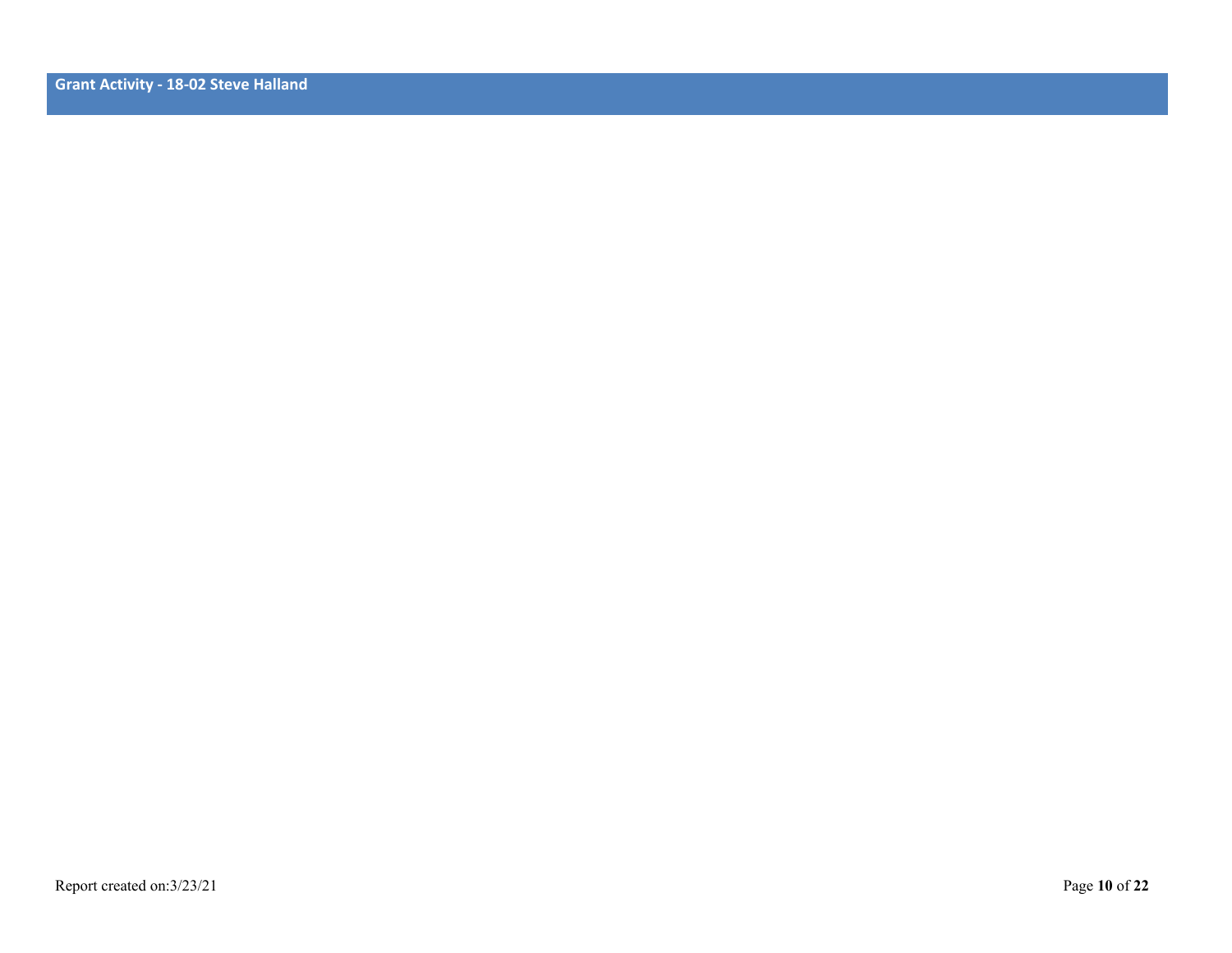| <b>Description</b> | 18-02 Steve Halland:                                                                                                                                                  |
|--------------------|-----------------------------------------------------------------------------------------------------------------------------------------------------------------------|
|                    | The SWP TSA is assisting in the engineering of this grassed waterway project on behalf of the Cottonwood SWCD. The<br>project is slated for construction during 2019. |
|                    | **18-02 Steve Halland contract is split between FY2018 Cost-Share funds and FY2019 Cost Share funds**                                                                 |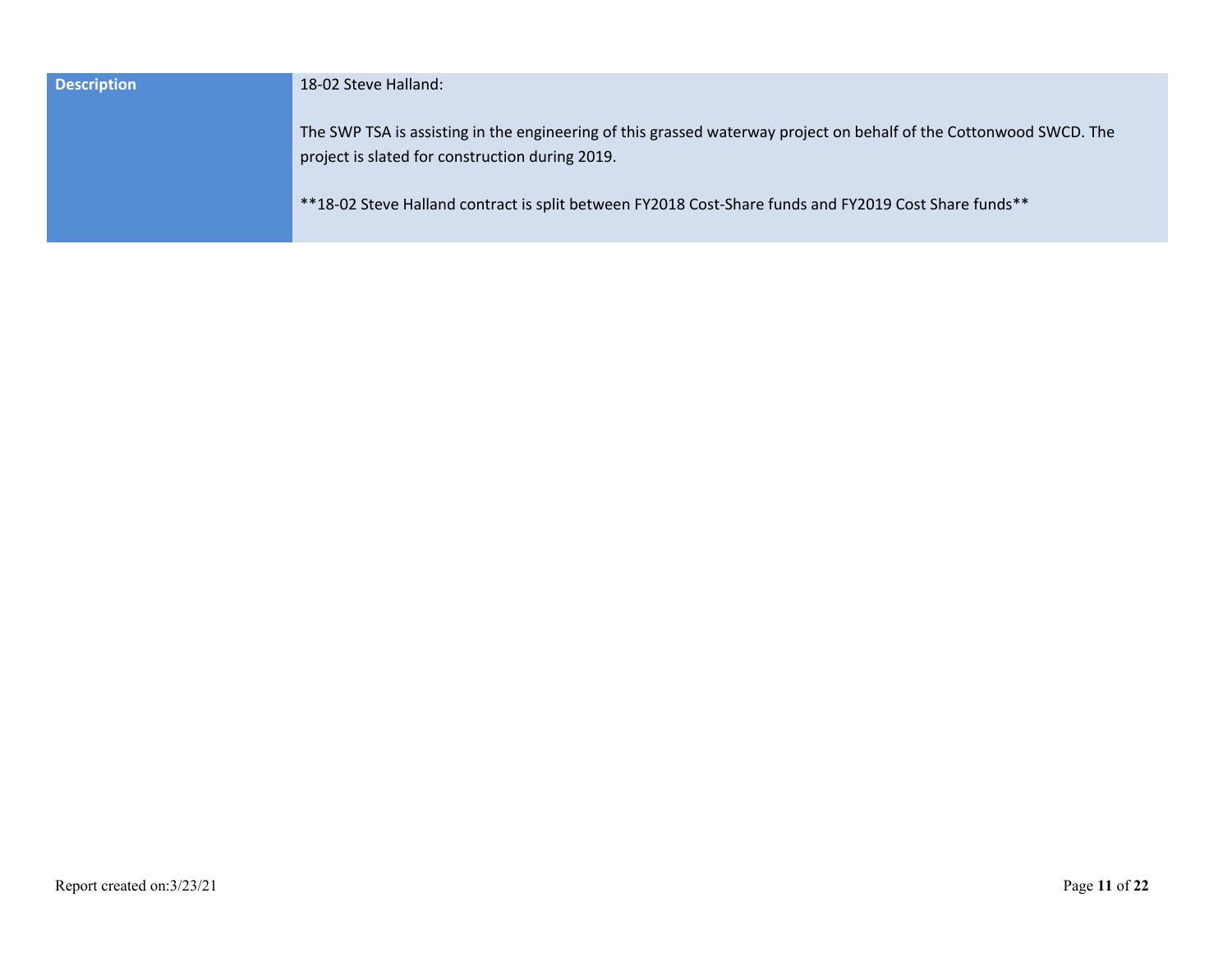**Category AGRICULTURAL PRACTICES**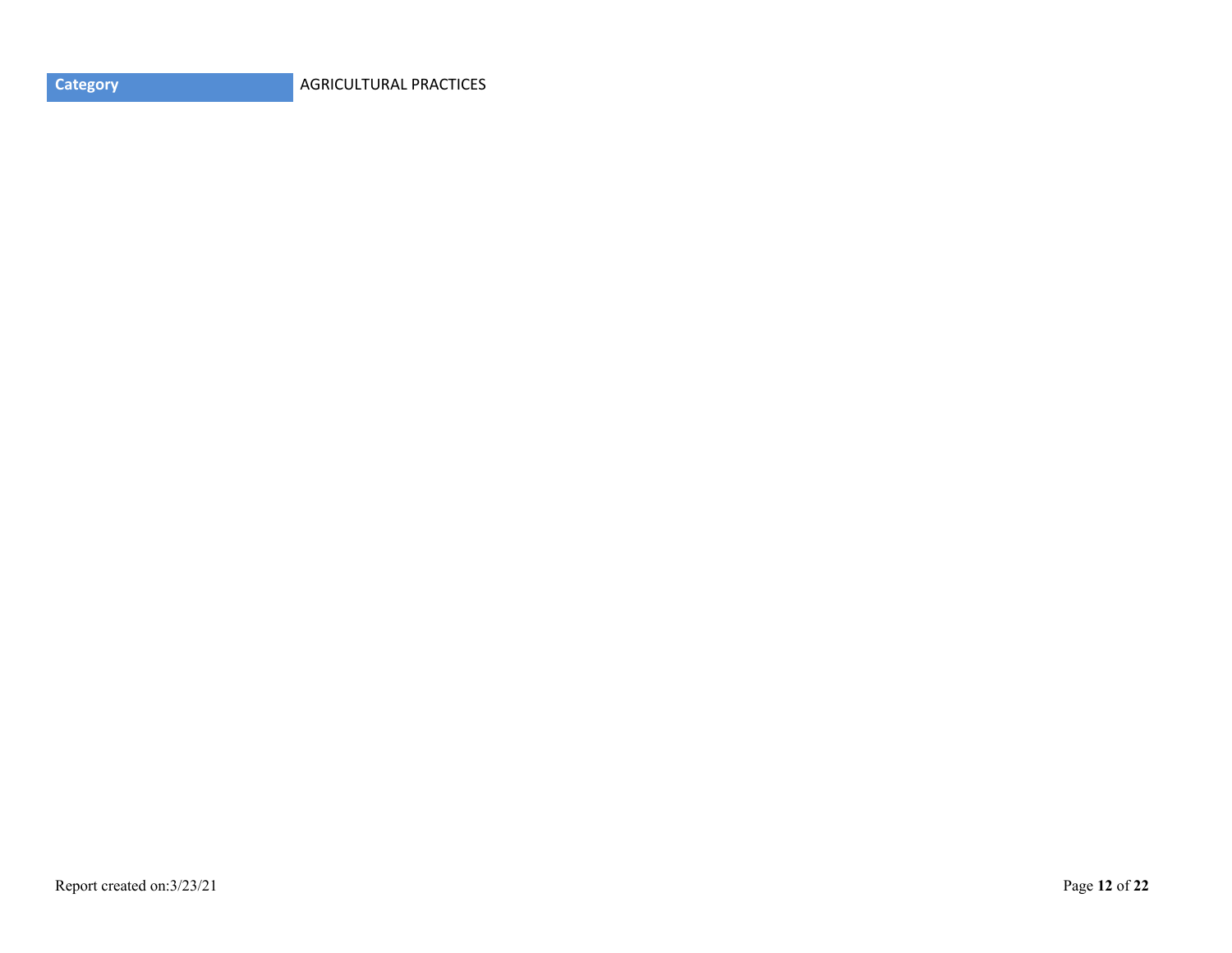| <b>Start Date</b> | 28-Jun-18 | <b>End Date</b> | the company's company's company's<br>26-Sep-19 |
|-------------------|-----------|-----------------|------------------------------------------------|
|                   |           |                 |                                                |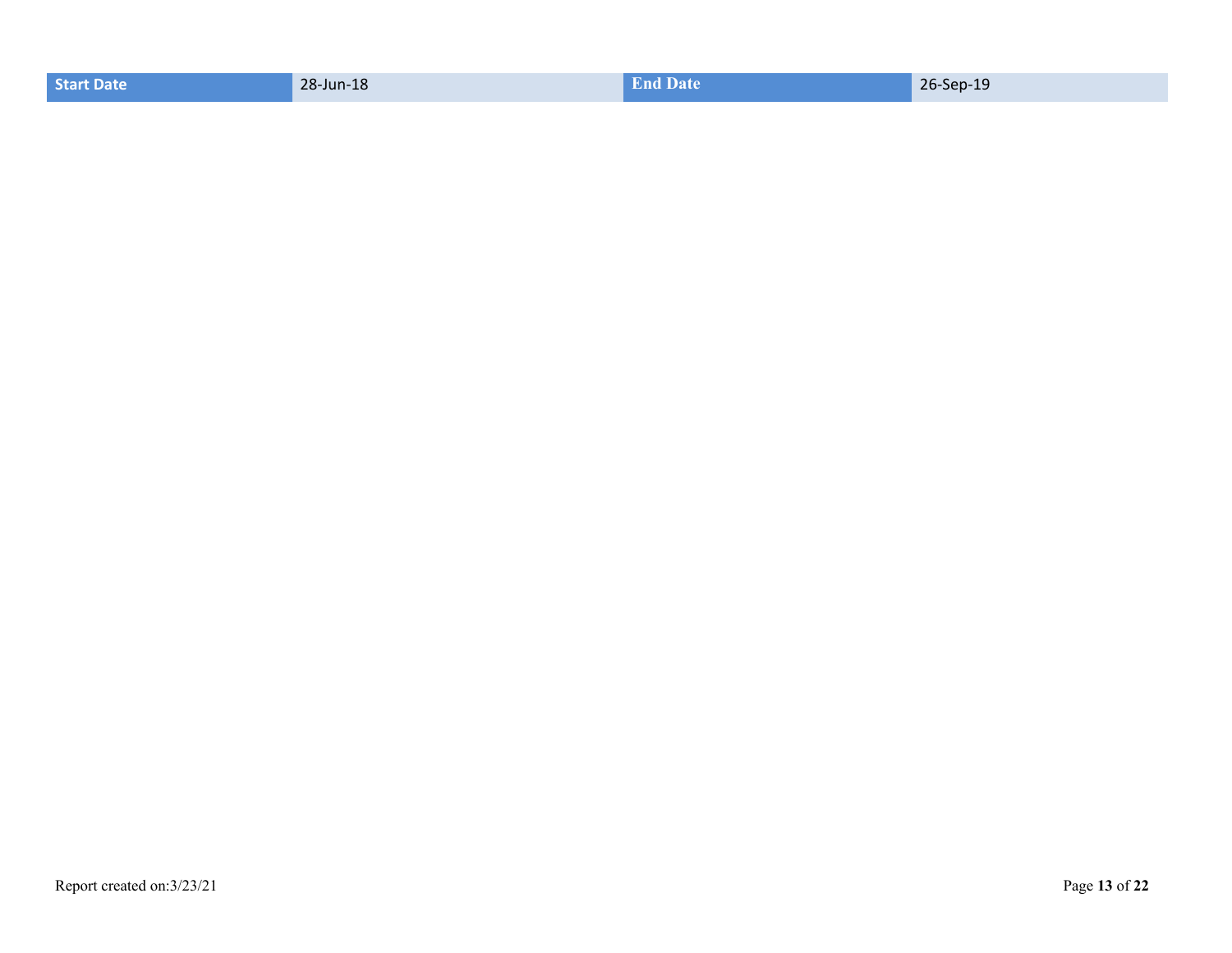| <b>Has Rates and Hours?</b> | No                                                                                                                                       |
|-----------------------------|------------------------------------------------------------------------------------------------------------------------------------------|
| <b>Actual Results</b>       | 18-02 Steve Halland-                                                                                                                     |
|                             | Approved C-S contract 6-28-18; Grassed Waterway, Storden section 8.                                                                      |
|                             | Project cost: \$12,672.00                                                                                                                |
|                             | C-S encumbered: 9,504.00                                                                                                                 |
|                             | (Amendment 9/25/18 to get landowner up to 75%, original C-S was \$9,300.17 due to District funds at the time of original<br>encumbrance) |
|                             | Construction slated for 2019 due to wet weather conditions in 2018.                                                                      |
|                             | Halland project overall total = \$12,672.00                                                                                              |
|                             | Total 2018 = \$11,004.16                                                                                                                 |
|                             | State Funds = $$8,253.12$                                                                                                                |
|                             | Match Funds = \$2,751.04 (25.0%)                                                                                                         |
|                             | Total 2019 = \$1,667.84                                                                                                                  |
|                             | State Funds = $$1,250.88$                                                                                                                |
|                             | Match Funds = \$416.96 (25.0%)                                                                                                           |
|                             | **18-02 Steve Halland contract is split between FY2018 Cost-Share funds and FY2019 Cost Share funds**                                    |
|                             | Waterway was completed in 2019 construction season. Cost-share was spent 9/26/19.                                                        |
|                             | Final total cost: \$14,770.19                                                                                                            |
|                             | Total 2018 = \$12,697.11                                                                                                                 |
|                             | State Funds = $$8,253.12$                                                                                                                |
|                             | Match Funds = \$4,443.99 (35.0%)                                                                                                         |
|                             | Total $2019 = $2,073.08$                                                                                                                 |
|                             | State Funds = $$1,250.88$                                                                                                                |
|                             | Match Funds = \$822.20 (39.7%)                                                                                                           |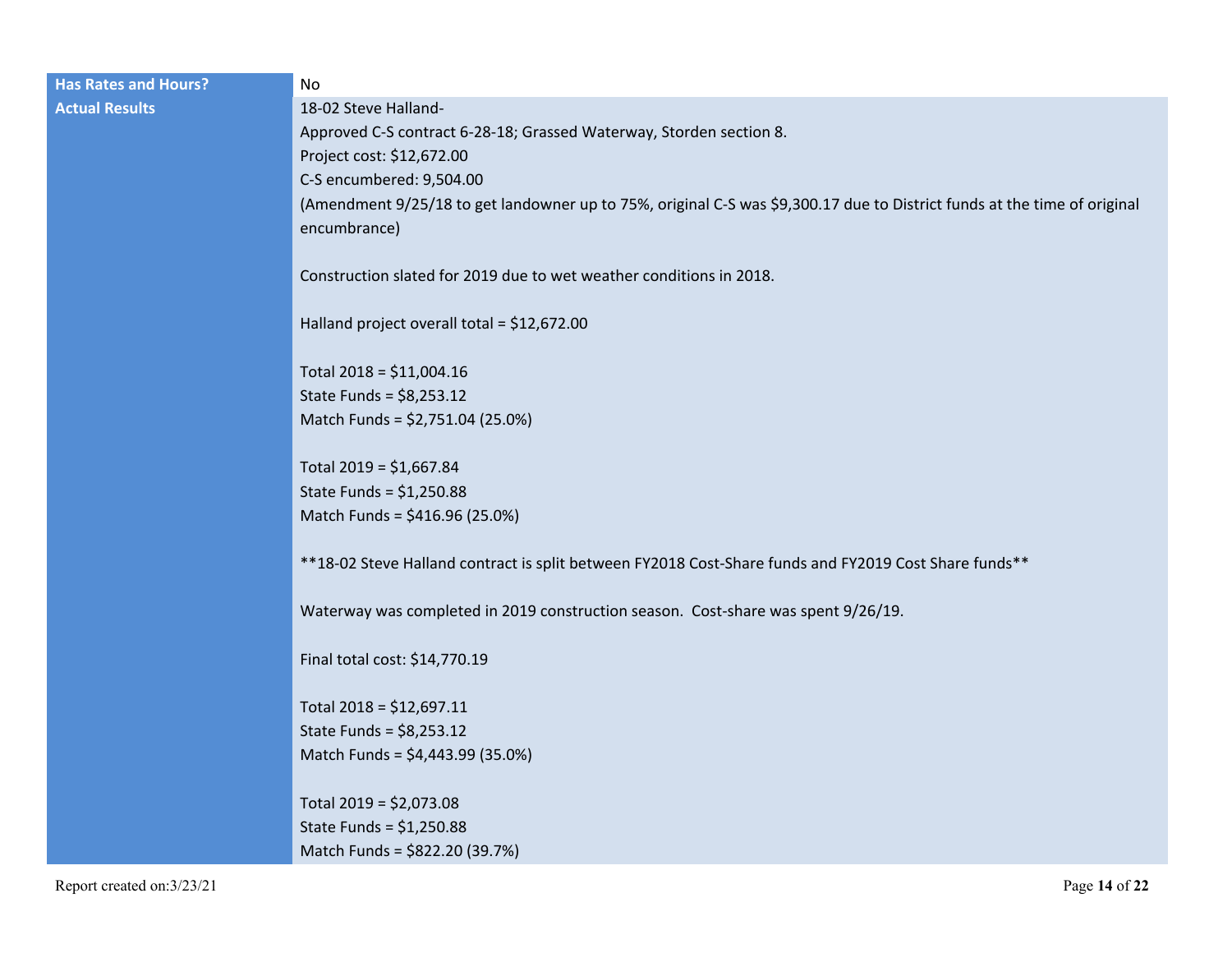|                                                | <b>Activity Action - 18-02 Steve Halland</b> |                                              |                                               |                         |                                      |                                           |                                           |
|------------------------------------------------|----------------------------------------------|----------------------------------------------|-----------------------------------------------|-------------------------|--------------------------------------|-------------------------------------------|-------------------------------------------|
| <b>Practice</b>                                |                                              | 412 - Grassed Waterway and                   | <b>Count of Activities</b>                    |                         |                                      | $\mathbf{1}$                              |                                           |
|                                                |                                              | <b>Swales</b>                                |                                               |                         |                                      |                                           |                                           |
|                                                | <b>Description</b>                           |                                              | Install grassed waterway in Storden section 8 |                         |                                      |                                           |                                           |
|                                                | <b>Proposed Size / Units</b>                 |                                              | 1,859.00 LINEAR FEET                          | Lifespan                |                                      |                                           | 15 Years                                  |
|                                                | <b>Actual Size/Units</b>                     |                                              | 1,859.00 LINEAR FEET                          | <b>Installed Date</b>   |                                      |                                           | 9-Aug-19                                  |
|                                                | <b>Mapped Activities</b>                     |                                              | 1 Polygon(s)                                  |                         | <b>Technical Assistance Provider</b> |                                           |                                           |
| <b>Final Indicator for 18-02 Steve Halland</b> |                                              |                                              |                                               |                         |                                      |                                           |                                           |
| <b>Indicator Name</b>                          |                                              | SEDIMENT (TSS)                               |                                               |                         | <b>Value</b>                         | 3.33                                      |                                           |
| <b>Indicator Subcategory/Units</b>             |                                              |                                              | WATER POLLUTION (REDUCTION ESTIMATES) TONS/YR |                         | <b>Calculation Tool</b>              |                                           | <b>BWSR CALC (GULLY</b>                   |
|                                                |                                              |                                              |                                               |                         |                                      | STABILIZATION)                            |                                           |
| <b>Waterbody</b>                               |                                              | 29077                                        |                                               |                         |                                      |                                           |                                           |
| <b>Final Indicator for 18-02 Steve Halland</b> |                                              |                                              |                                               |                         |                                      |                                           |                                           |
| <b>Indicator Name</b>                          |                                              |                                              | PHOSPHORUS (EST. REDUCTION)                   |                         | <b>Value</b>                         | 3.82                                      |                                           |
| <b>Indicator Subcategory/Units</b>             |                                              | WATER POLLUTION (REDUCTION ESTIMATES) LBS/YR |                                               | <b>Calculation Tool</b> |                                      | <b>BWSR CALC (GULLY</b><br>STABILIZATION) |                                           |
| <b>Waterbody</b><br>29077                      |                                              |                                              |                                               |                         |                                      |                                           |                                           |
| <b>Final Indicator for 18-02 Steve Halland</b> |                                              |                                              |                                               |                         |                                      |                                           |                                           |
| <b>Indicator Name</b>                          |                                              |                                              | SOIL (EST. SAVINGS)                           |                         | <b>Value</b>                         | 3.33                                      |                                           |
| <b>Indicator Subcategory/Units</b>             |                                              |                                              | WATER POLLUTION (REDUCTION ESTIMATES) TONS/YR |                         | <b>Calculation Tool</b>              |                                           | <b>BWSR CALC (GULLY</b><br>STABILIZATION) |
| <b>Waterbody</b>                               |                                              | 29077                                        |                                               |                         |                                      |                                           |                                           |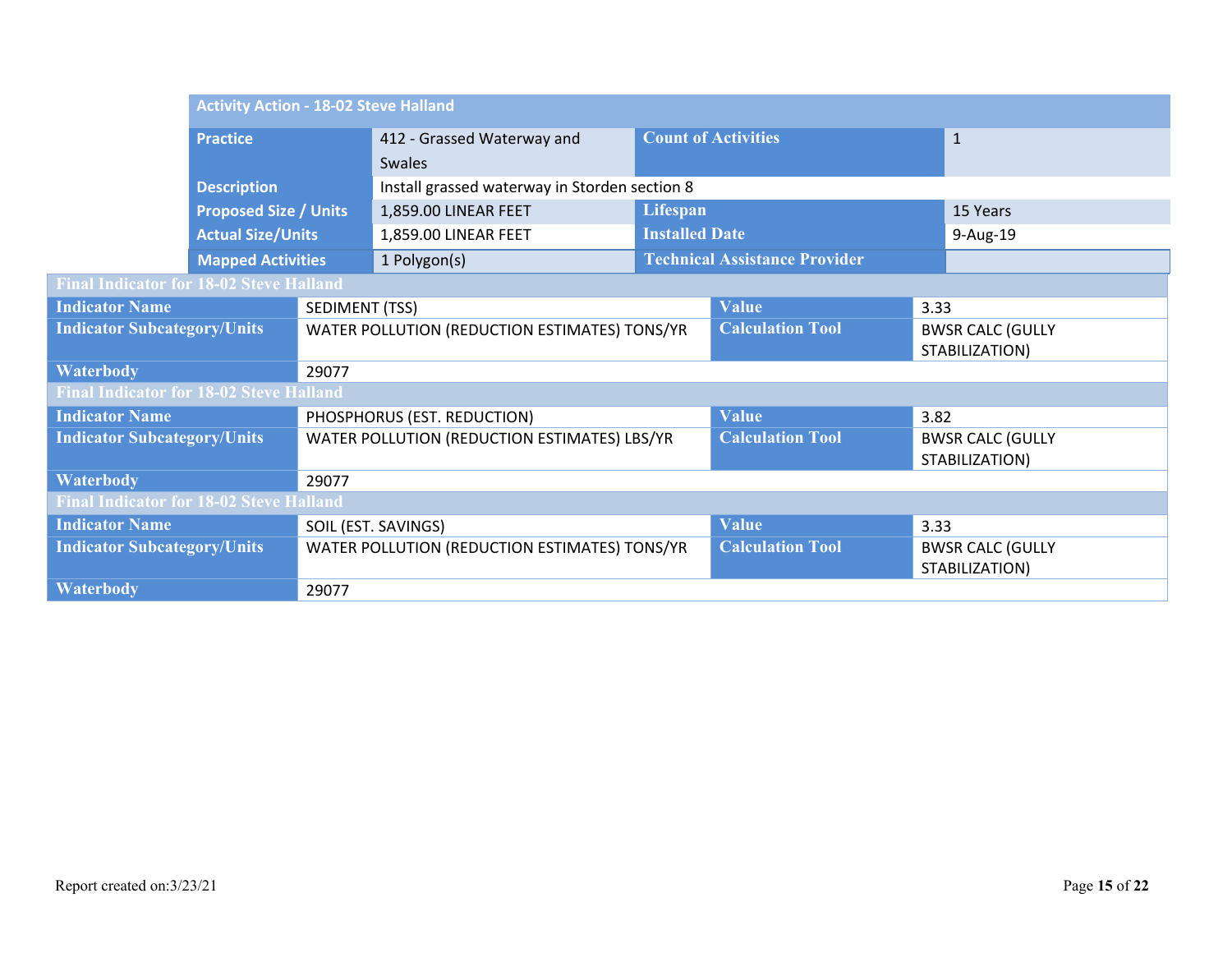**Grant Activity - 2018 State Cost-Share Base Grant T & E**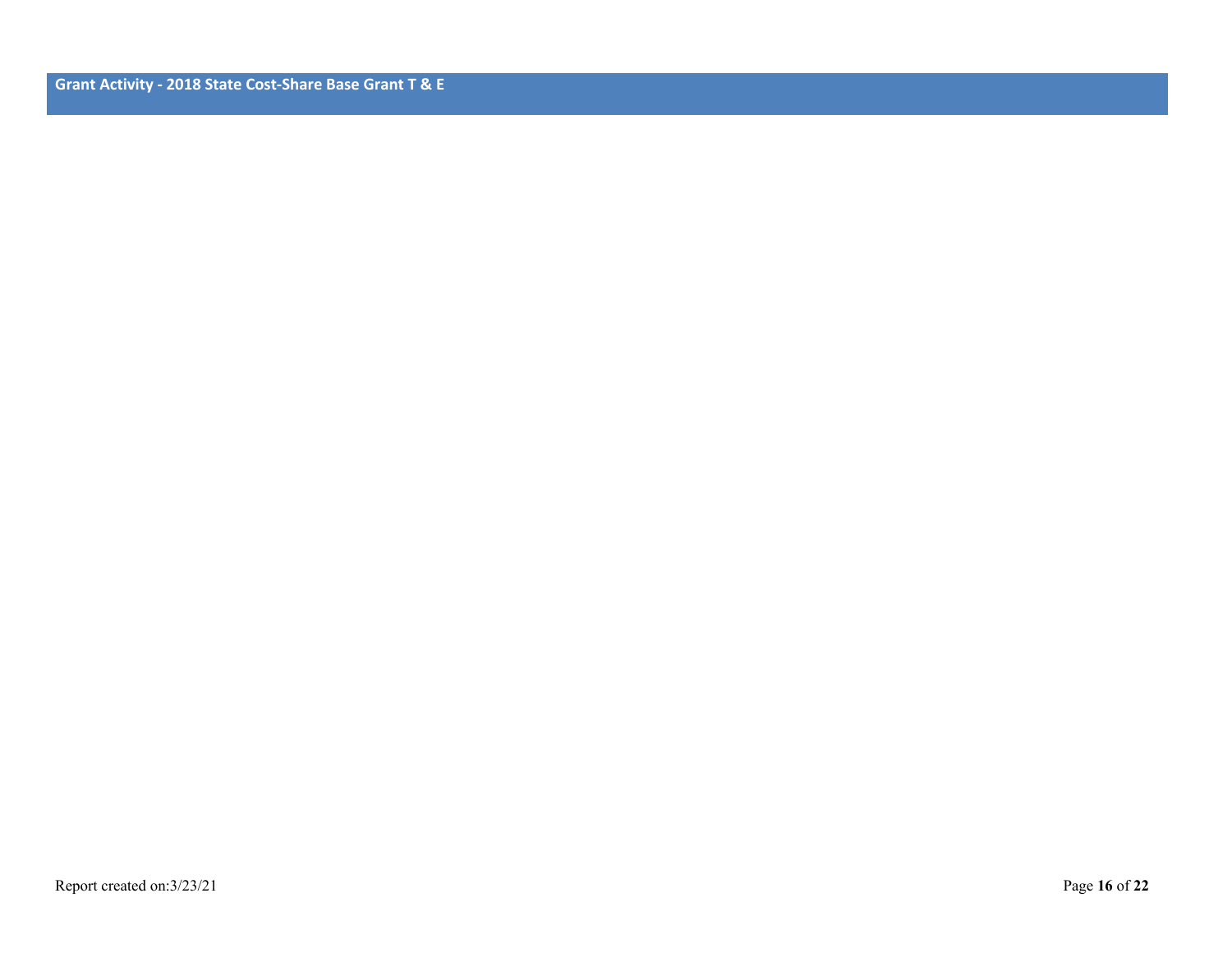| <b>Description</b> | The Cottonwood SWCD staff will oversee the Administration and Technical aspects of all State Cost-Share Projects. If<br>projects are above a job class approval authority authorized for our office the District will use the Southwest Prairie TSA<br>Engineer - Russell Hoogendoorn; Area II River Basin Inc. Engineer Joe DeSchepper and NRCS Civil Engineering Technician<br>Paul Spartz. |
|--------------------|-----------------------------------------------------------------------------------------------------------------------------------------------------------------------------------------------------------------------------------------------------------------------------------------------------------------------------------------------------------------------------------------------|
|                    | Kay Clark - District Administrator - will complete the State Cost-Share Ledgers, oversee contracts and input E-Link<br>Reporting.                                                                                                                                                                                                                                                             |
|                    | Dave Bucklin -District Technician - will oversee and complete projects with the following Job Class Approval (TAA):                                                                                                                                                                                                                                                                           |
|                    | Diversion: I & E - 3; Design - 3; Construction 3                                                                                                                                                                                                                                                                                                                                              |
|                    | Grass Waterway: I & E - 4; Design - 3; Construction - 4                                                                                                                                                                                                                                                                                                                                       |
|                    | Subsurface Drain: I & E - 1; Design - 1; Construction - 2                                                                                                                                                                                                                                                                                                                                     |
|                    | Terrace: I & E - 2; Design - 2; Construction - 2                                                                                                                                                                                                                                                                                                                                              |
|                    | Underground Outlet: I & E - 2; Design - 2; Construction - 2                                                                                                                                                                                                                                                                                                                                   |
|                    | Water & Sediment Control Basin: I & E - 2; Design - 2; Construction - 2                                                                                                                                                                                                                                                                                                                       |
|                    | Well Decommissioning: I & E - 2; Design - 2; Construction - 2                                                                                                                                                                                                                                                                                                                                 |
|                    | Wetland Restoration: I & E - 1 or 2; Design - 1 or 2; Construction - 1 or 2                                                                                                                                                                                                                                                                                                                   |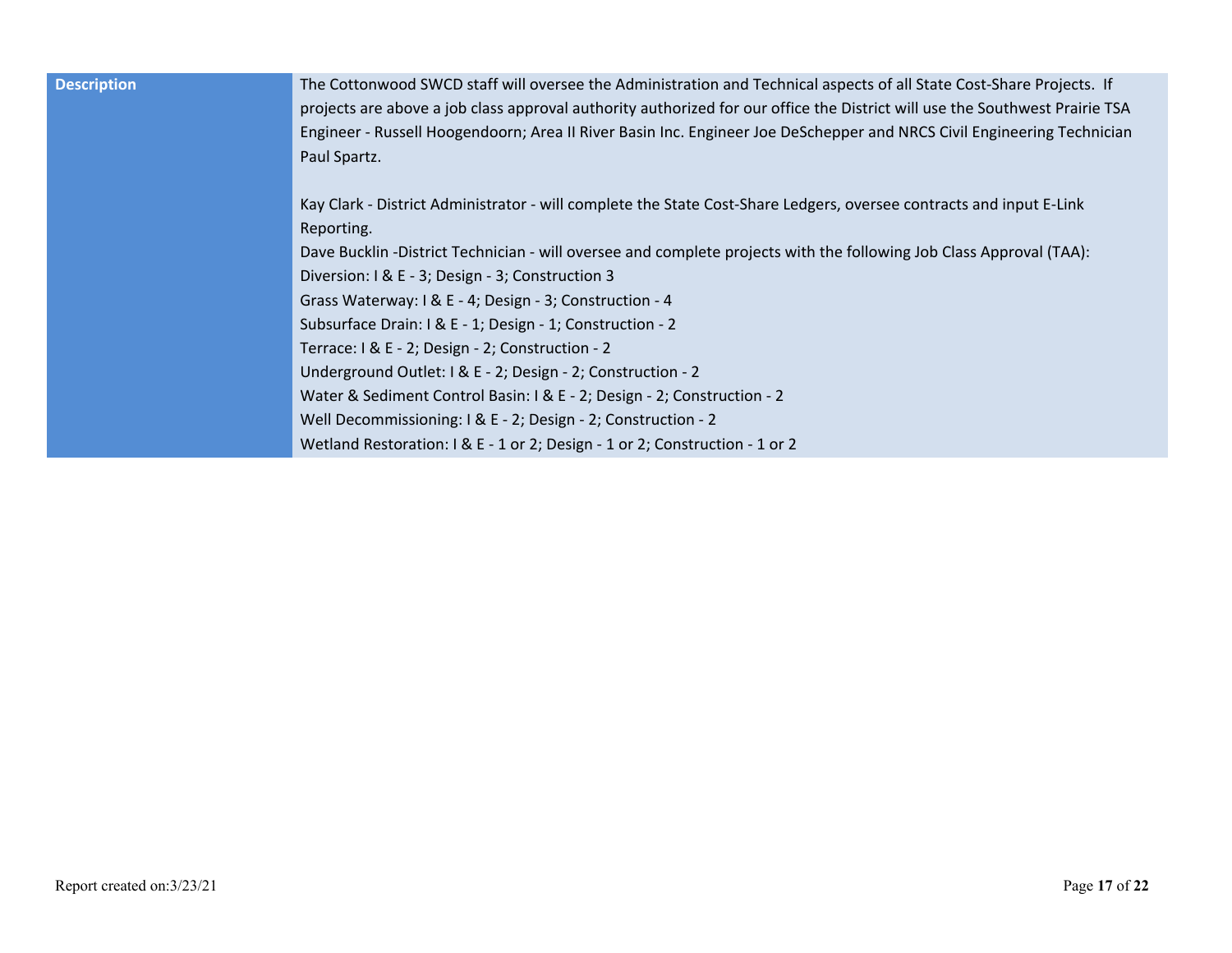| <b>Category</b> |
|-----------------|
|                 |

**CATEGORY** TECHNICAL/ENGINEERING ASSISTANCE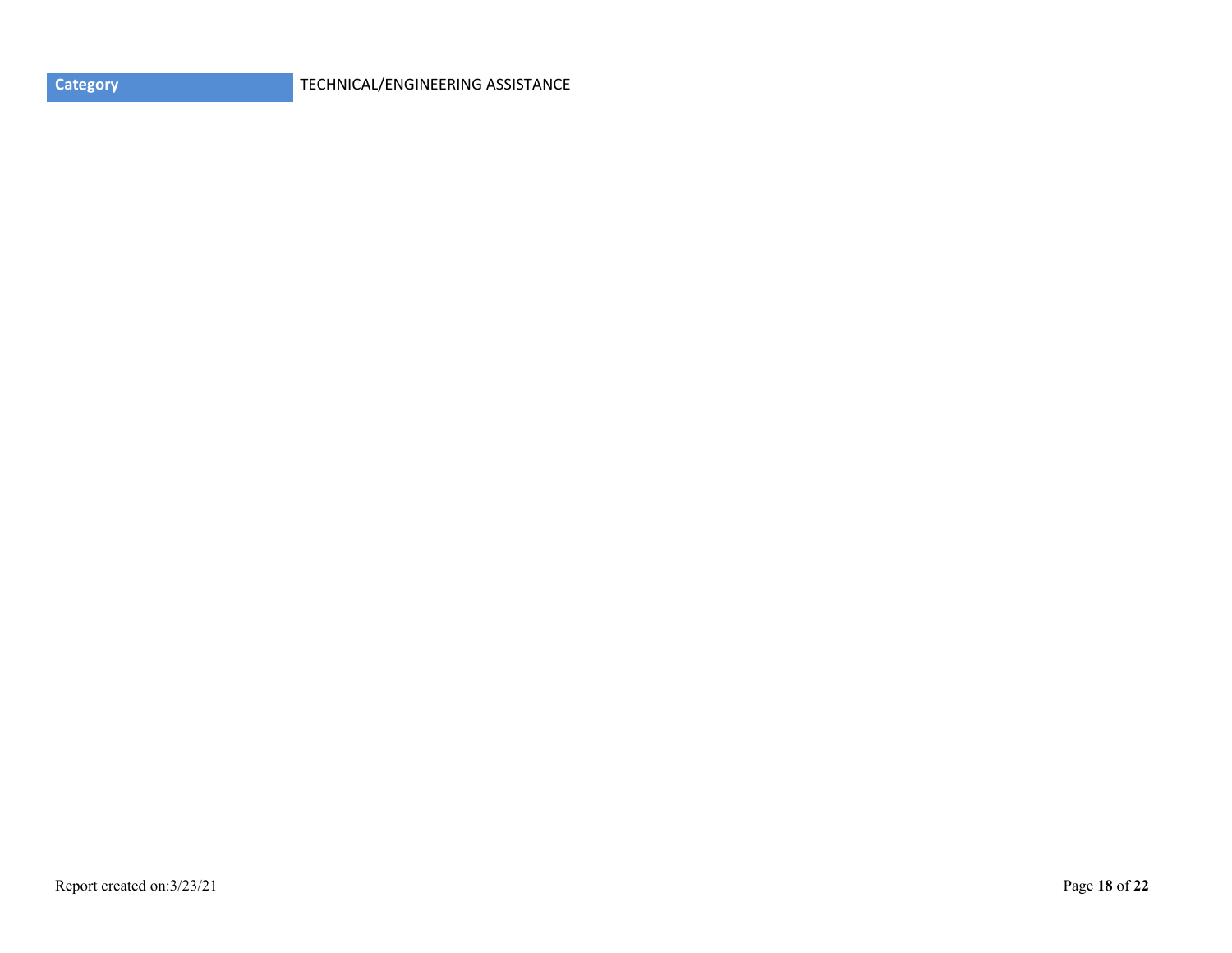| 31-Dec-20<br>13-Dec-17<br><b>Start Date</b><br><b>End Date</b> |  |  |  |  |
|----------------------------------------------------------------|--|--|--|--|
|----------------------------------------------------------------|--|--|--|--|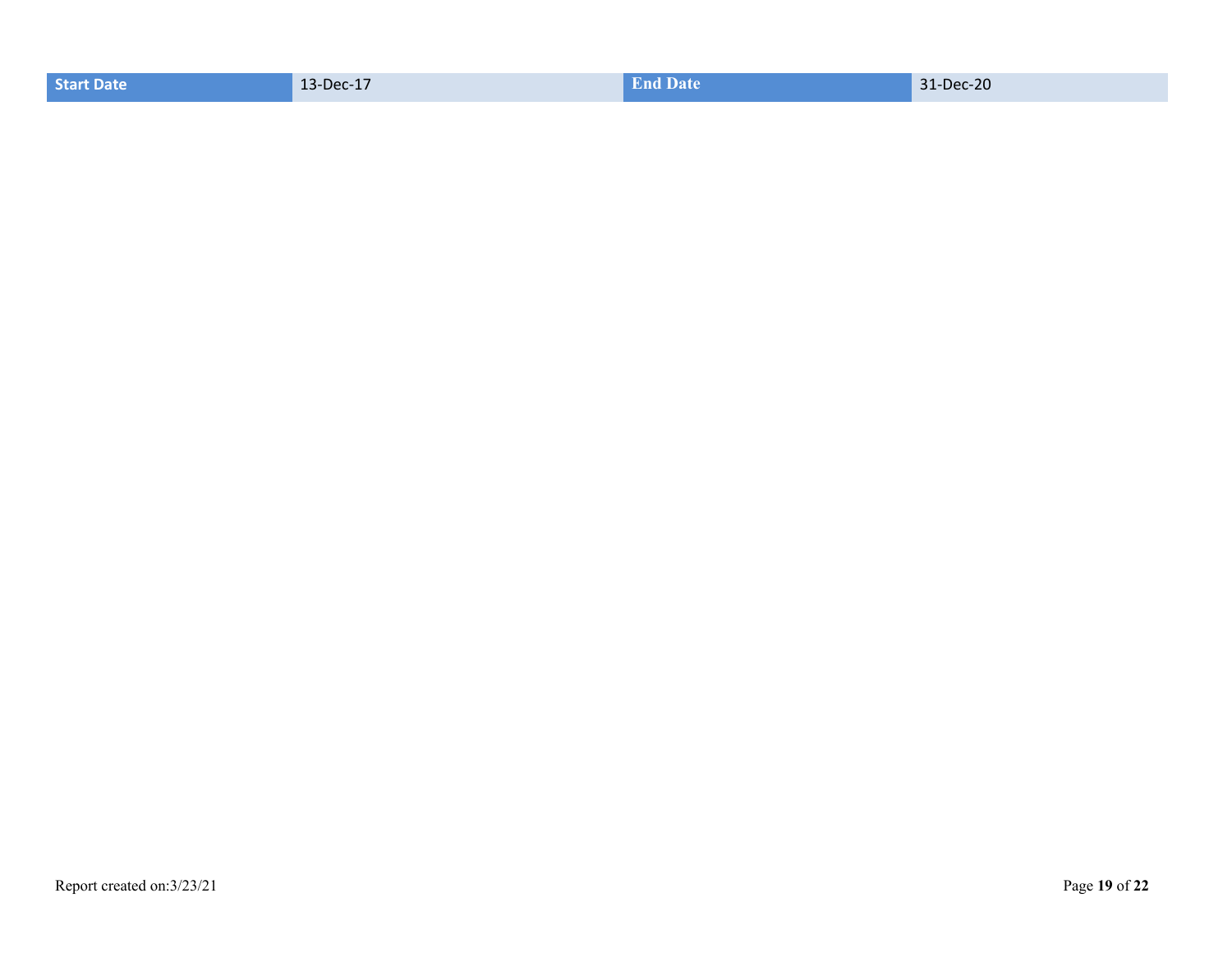| <b>Has Rates and Hours?</b> |  |
|-----------------------------|--|
|-----------------------------|--|

**No**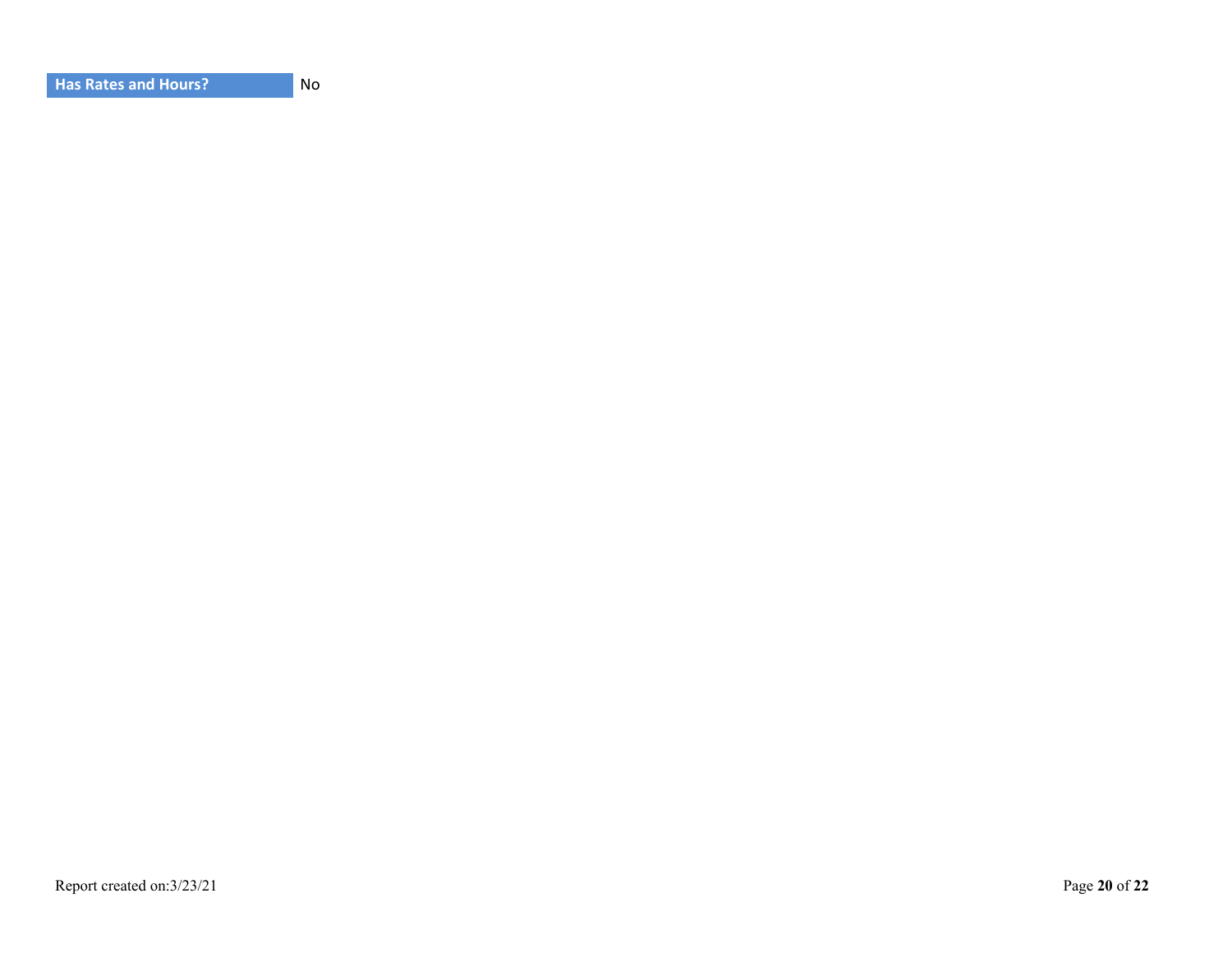| <b>Actual Results</b> | December 2017                                                                                                                                                                                                                                                                                           |
|-----------------------|---------------------------------------------------------------------------------------------------------------------------------------------------------------------------------------------------------------------------------------------------------------------------------------------------------|
|                       | No activity.                                                                                                                                                                                                                                                                                            |
|                       | JANUARY - DECEMBER 2018:                                                                                                                                                                                                                                                                                |
|                       | 17-07 - Bill Pankonin encumbered. Technical provided by David Bucklin, District Technician.<br><b>TOTAL: none taken</b>                                                                                                                                                                                 |
|                       | 18-01 - LeRoy Harnack encumbered. Technical provided by Russ Hoogendorn, SWP TSA.<br><b>TOTAL: none taken</b>                                                                                                                                                                                           |
|                       | JANUARY - DECEMBER 2019                                                                                                                                                                                                                                                                                 |
|                       | 18-02 - Steve Halland encumbered. Technical provided by David Bucklin, SWCD.<br>TOTAL: \$1,272.50                                                                                                                                                                                                       |
|                       | (FUNDS HAVE BEEN ENCUMBERED FOR THESE PROJECTS BUT SPENT - SO AT THIS TIME FUNDING IS NOT BEING EXPENDED<br>THROUGH ELINK. STAFF TIME HAS BEEN COMPLETED BUT T&E COST-SHARE FUNDS MAY NOT BE GIVEN TO THE DISTRICT<br>FOR ALL THE PROJECTS.) FUNDS WILL BE RECORDED WHEN PROJECTS HAVE BEEN COMPLETED). |
|                       | <b>ASSISTANCE HOURS ARE AS FOLLOWS:</b><br>JANUARY - JULY 2020:<br>Administrator - 6 hrs. \$60.28 = \$361.68                                                                                                                                                                                            |
|                       | District Technician - 5 hrs. \$62.58= \$312.90                                                                                                                                                                                                                                                          |
|                       | Administrative Assistance - 6.25 hrs. \$38.15 = \$38.15<br>District Program Technician - 1.0 hrs. \$33.57= \$33.57                                                                                                                                                                                      |
|                       | Total - \$946.59                                                                                                                                                                                                                                                                                        |
|                       | <b>JULY 2020:</b>                                                                                                                                                                                                                                                                                       |
|                       | District Program Technician - 0.5 hrs. \$34.02= \$17.01                                                                                                                                                                                                                                                 |